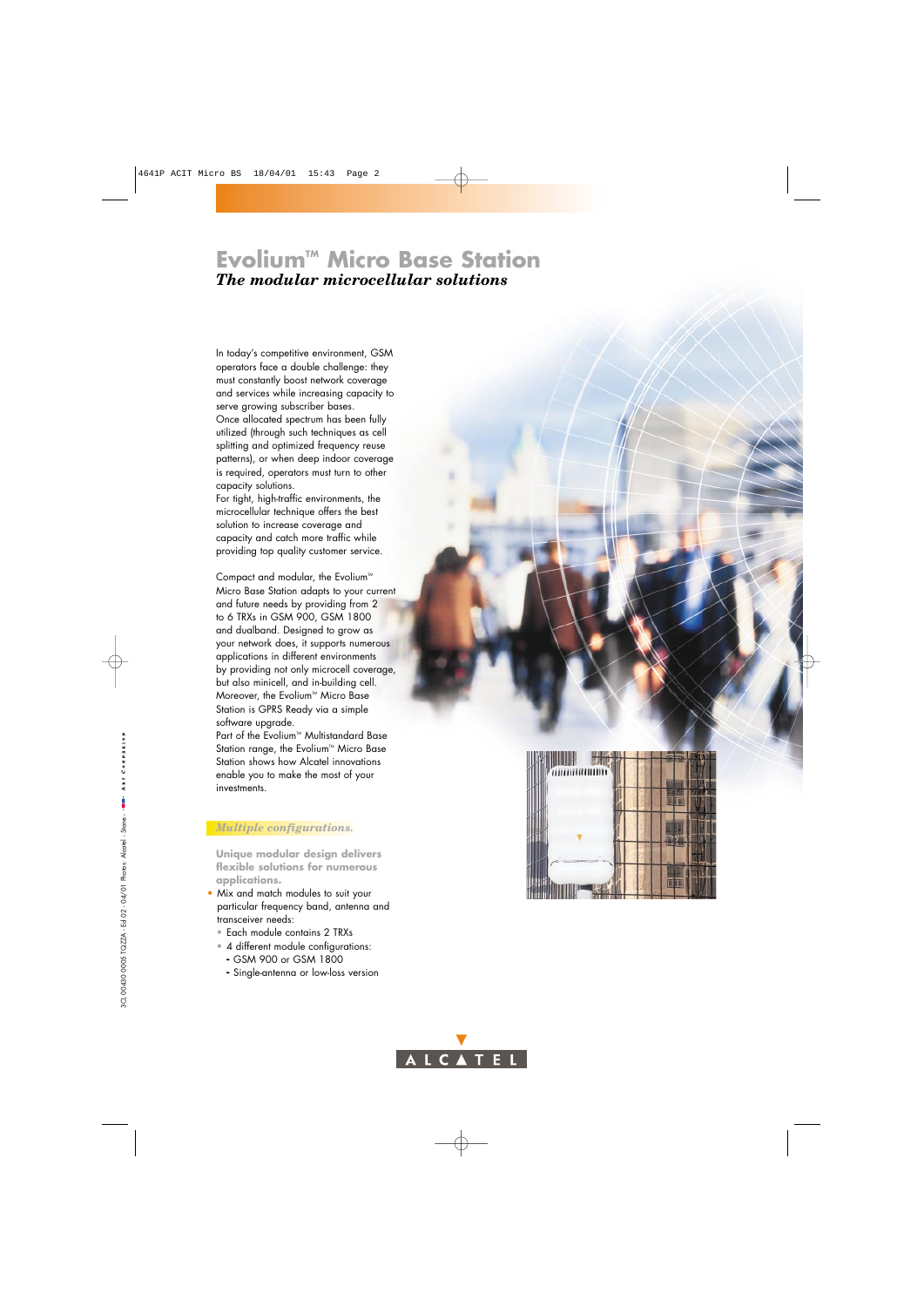- Up to 3 modules per base station (6 TRXs)
- Omni or sectored antenna configurations
- Dualband configuration
- Designed to adapt to your installation constraints (indoor and outdoor),
- 90-minute battery back-up unit.

## *Enhanced radio performance.*

**Scalable and adaptable to smoothly handle growing traffic volume and changing patterns.**

- -107dBm receiver sensitivity
	- Single-antenna version delivers 2W of transmission output power (33dBm)
	- Low-loss version provides 4.5W of transmission output power (36.5dBm),
- Radio Frequency Hopping,
- Antenna diversity.

#### *Packed with features.*

**A multitude of choices in a sleek, compact unit.**

#### *Versatile and lightweight*

- Wall or pole mounting,
- Indoor/outdoor mounting with cover or indoor mounting without cover,
- Optional fan extends operating temperature up to 55 °C.

## *Adaptable transmission features*

- 75 or 120 Ω transmission impedance,
- Supports multiple transmission technologies, including:
	- G.703 with 40dBm sensitivity, allowing a maximum distance of 1.8km between BTS with simple copper cables
	- Additional technologies such as HDSL with site support cabinet,
- Supports different frequency synchronization modes, including free running and PCM,
- Station unit sharing,
- Integrated connection box.



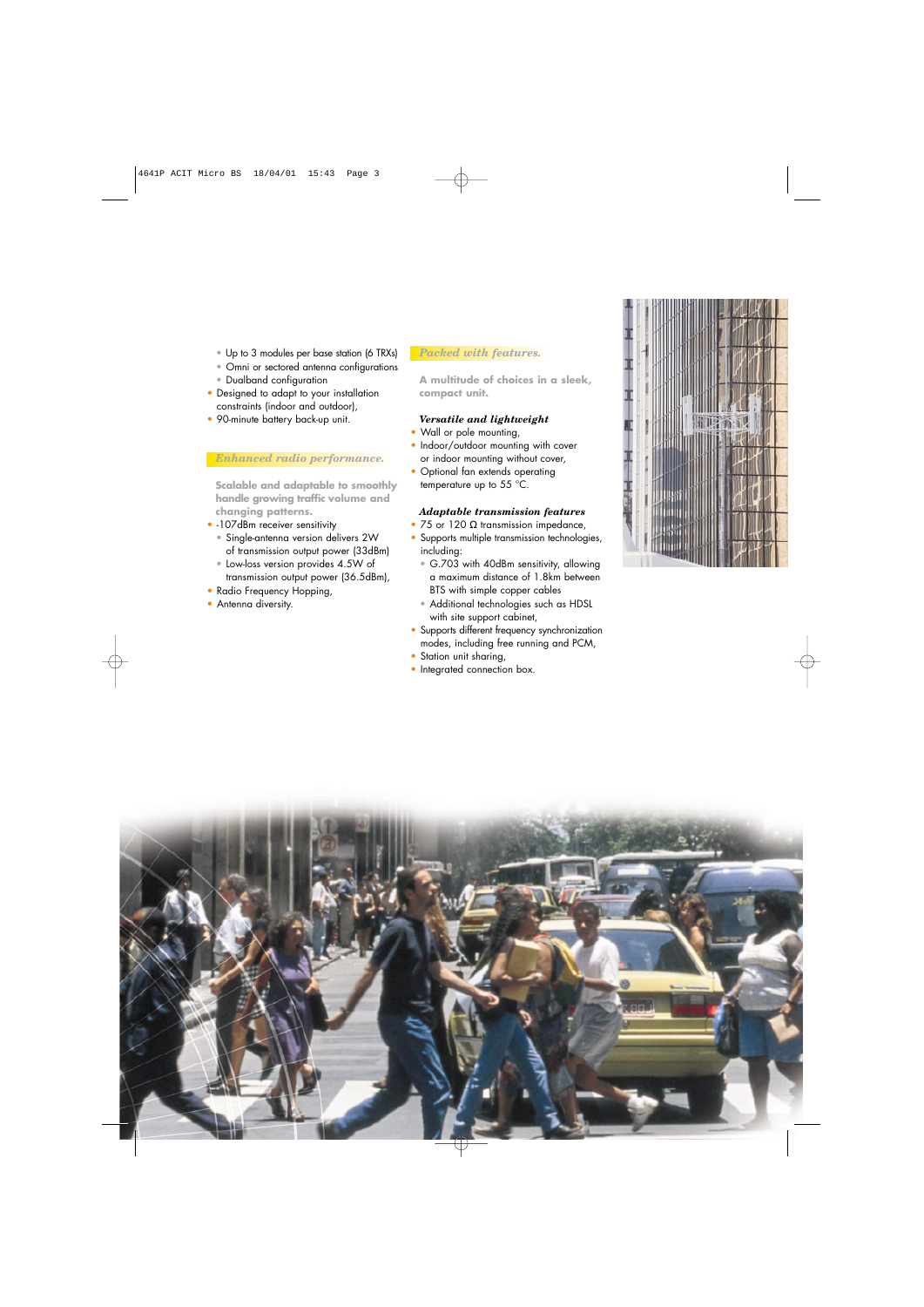#### *Cost efficient power supply*

- Very low power consumption (2 TRXs at 130W),
- Protection against short power supply glitches (up to 200ms).

#### *Fast, easy installation*

- Less than one hour installation or replacement time,
- Precision mounting by a single person with the motorized installation arm,
- Hassle-free upgrades and reconfigurations thanks to firmware and software downloads capabilities,
- No preventive maintenance for standard configurations,
- External security alarm support.

## *EvoliumTM Microcellular Solutions.*

A pioneer in microcellular solutions, Alcatel is a leading supplier of microcellular systems worldwide. More than two dozen operators in 11 countries have selected Alcatel solutions for their networks.

The Evolium<sup>™</sup> Micro Base Station is part of the Evolium<sup>™</sup> GSM Radio Solution. It offers the same state-of-the-art technology and modular architecture as the Evolium<sup>™</sup> Multistandard Base Station. It provides all the Evolium<sup>™</sup> benefits in terms of compactness, sensitivity and capacity.

As a leading provider of complete microcellular solutions, Alcatel's approach goes beyond simple base station performance to focus on the overall GSM system.

Thanks to the very powerful handover algorithms developed with the Evolium<sup>™</sup> GSM Radio Solution, traffic is controlled with Alcatel Intelligent Traffic Management. Traffic load is optimally distributed between your network layers (GSM 900 or 1800 bands, micro and macro layers).